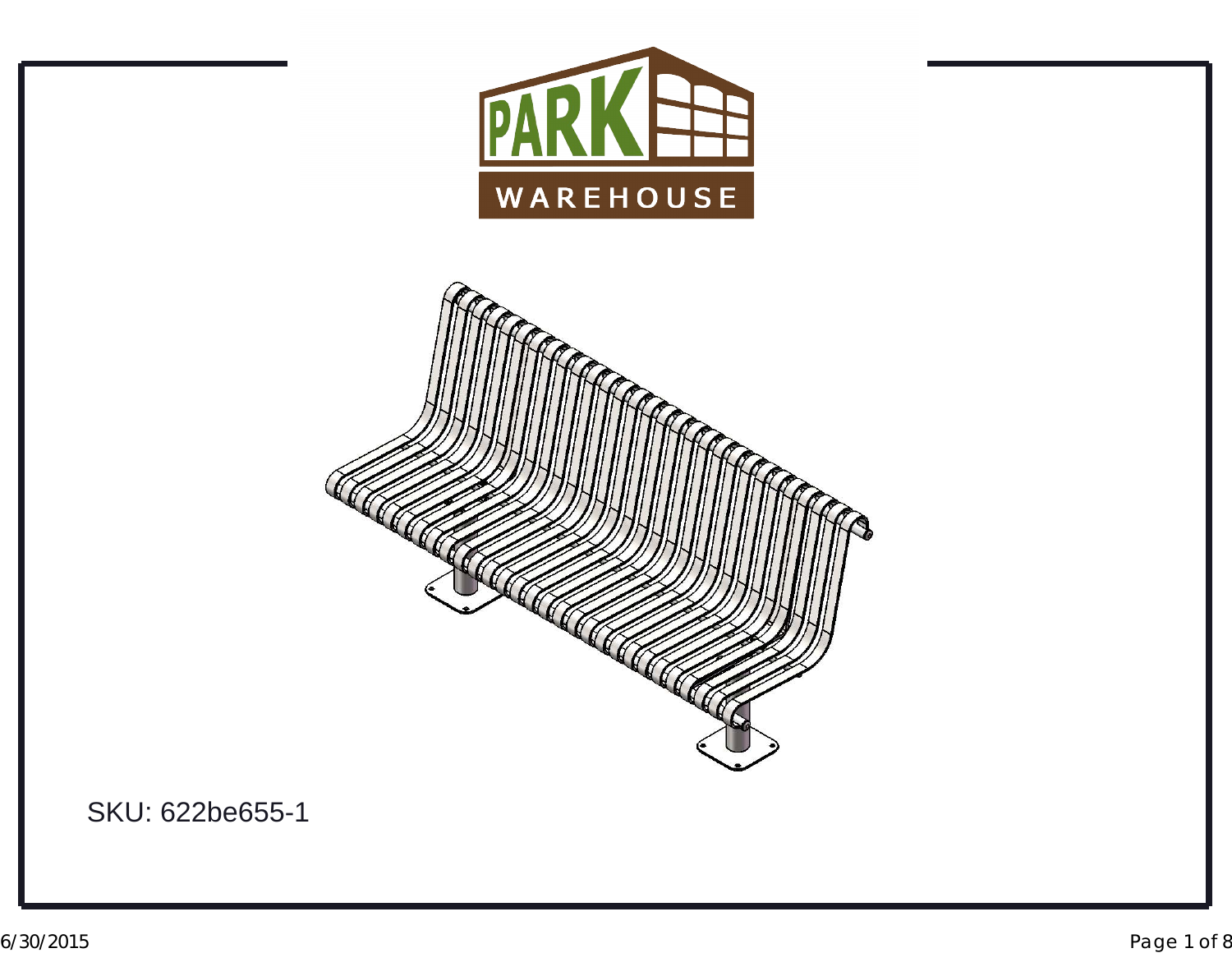#### **WARRANTY & TERMS**

WARRANTY <sup>5</sup> Year Limited Warranty on Thermoplastic coated elements. Park Warehouse guarantees all items for one full year to be free of defects in workmanship or materials when installed and maintained properly. We agree to repair or replace, any items determined to be defective. Items specifically not covered by this warranty include vandalism, manmade or natural disasters, lack of maintenance, normal weathering or wear and tear due to public abuse.

Damages or loss in transit is the responsibility of the carrier, whether visible or concealed. It is the responsibility of the recipient to assure that the order is received complete. Before signing the delivery receipt, inspect the shipment immediately and completely. Note any damages or shortages on the bill of lading. Damage reports must be filed within <sup>10</sup> days. Park Warehouse is NOT responsible for damages or loss in transit. Title to all goods passes to the customer at the time of shipment. Park Warehouse will assist in filing claims if the freight arrangements were made by Park Warehouse at your request.

CANCELLATIONS AND RETURNS: Cancellations are only accepted with approval of Park<br>Warehouse, Ne merehandies aboll be returned without a Peture Ceede Autherization numb Warehouse. No merchandise shall be returned without <sup>a</sup> Return Goods Authorization number which is issued by customer service. Any authorized merchandise must be carefully packed and received in saleable condition. A restocking charge of up to 25% will be applied to all returned goods when the<br>error is not the fault of Park Warebouse. All returns must be shinned freight prenaid. error is not the fault of Park Warehouse. All returns must be shipped freight prepaid.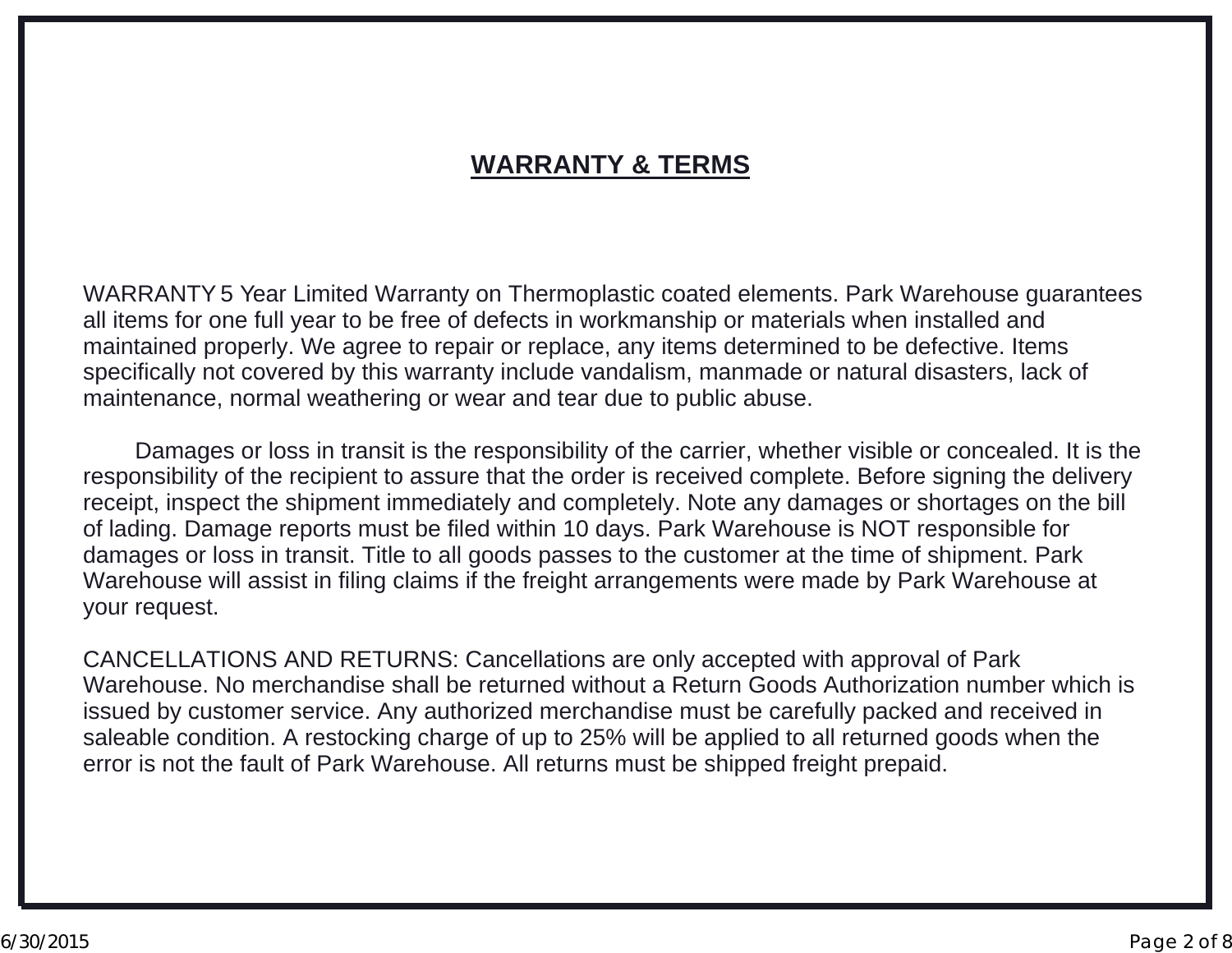#### *SAFETY WARNINGS & EQUIPMENT INSPECTION*

- •Owners and installers please note these safety warnings and make use of this checklist on <sup>a</sup> regular basis.
- •Follow installation instructions when erecting equipment.
- • Ground surfaces around equipment should be restored as needed. Concrete footings should never be exposed. Surface depth should comply with ASTM and CPSC specifications.
- •Check for and repair damage caused by wear or vandalism, <sup>a</sup> major factor in injury causing situations.
- • All protruding bolts should be covered or cut off and finished smooth. Sharp edges on pipes should be capped or removed. Check for bent, broken, or severly worn pipe, and replace.
- •All equipment should be free of rust and repainted whenever necessary to deter rusting.
- • We provide our customers with layout sheets and installation instructions. Please keep on file the specifications sheet that contains the listing of every part used.
- •Never add components not intended for use with this product.
- •Regular maintenance is necessary in this and all park and recreational equipment to insure the safety of the user.
- •Note: Proper maintenance of equipment requires regular tightening of all bolts, nuts, and setscrews.
- •Note: Regular checking of all parts, castings, etc. should be made. If <sup>a</sup> part is broken or worn, it shoud be replaced immediatly.
- •Check to be sure all fittings are tight and that bars and pipes do not move.
- • Replace all worn S-hooks. S-hooks must be completely closed. Failure to close S-hooks can result in serious injury to the user. NEVER reuse S-hooks.
- •Test for free movement of swing hanger and other moving attached parts.
- •Check for worn chains and replace them.
- •A soft resilient surface should be placed under all swings extending at least twice the height of the top rail both front and back.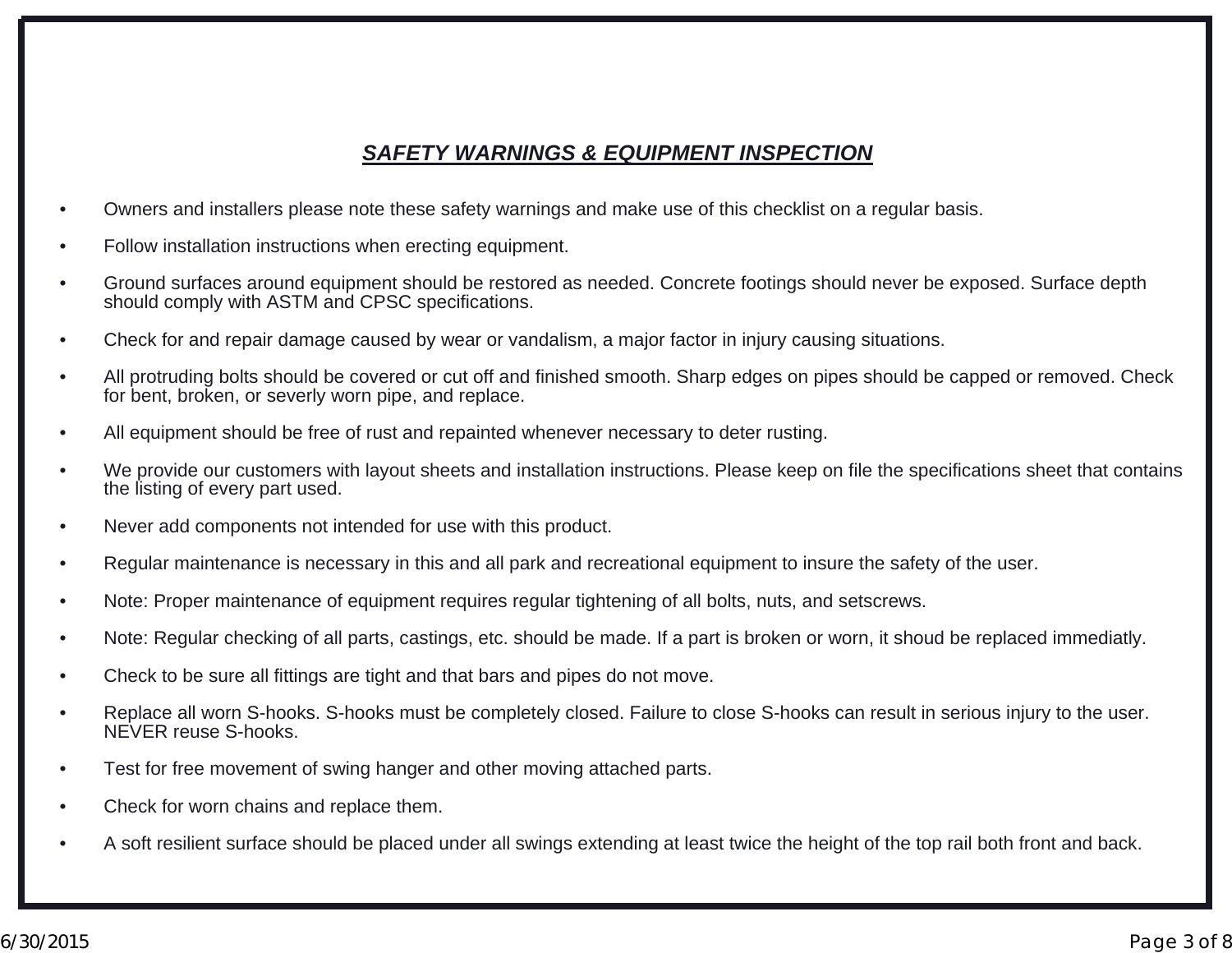### HARDWARE

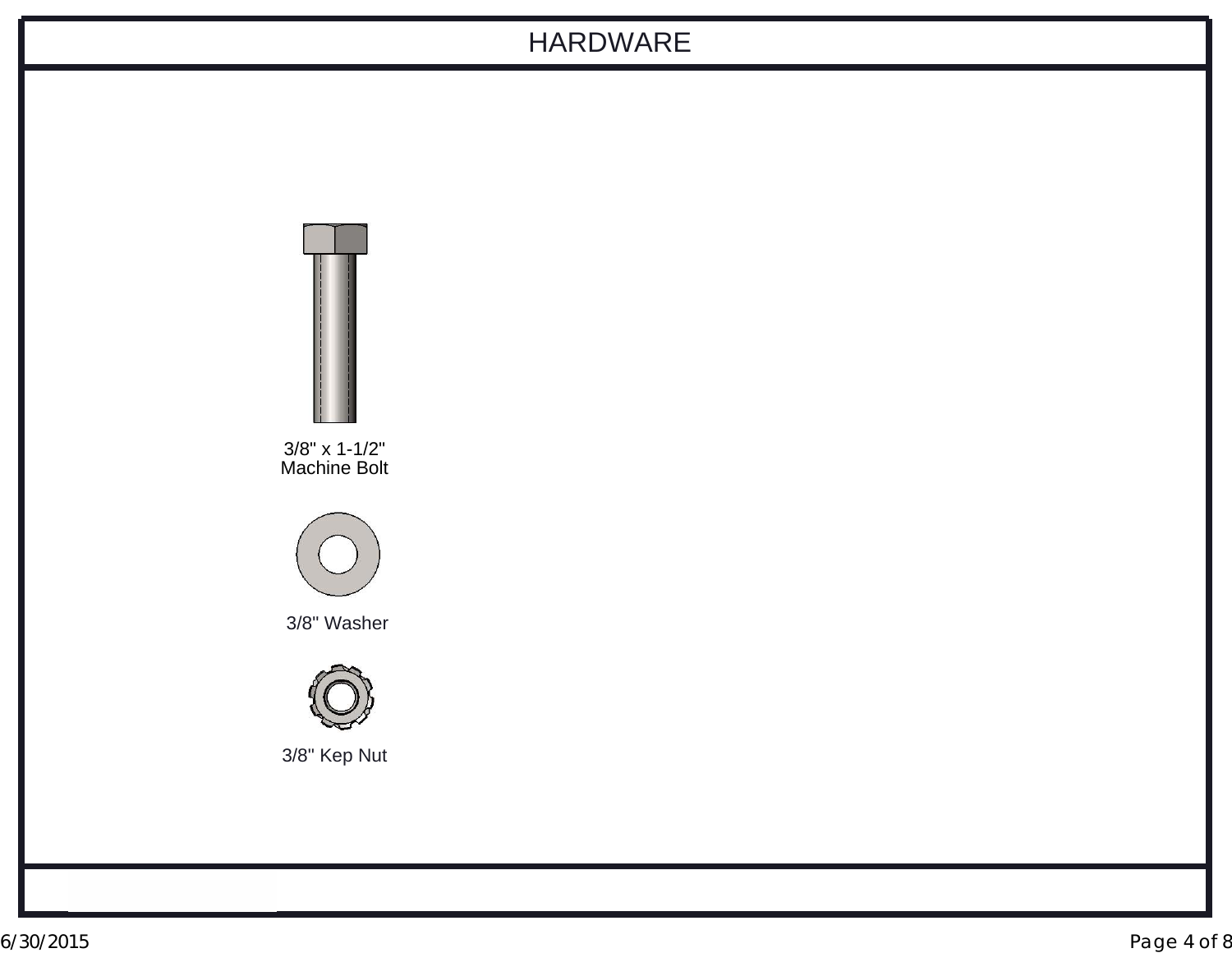# TOOLS REQUIRED







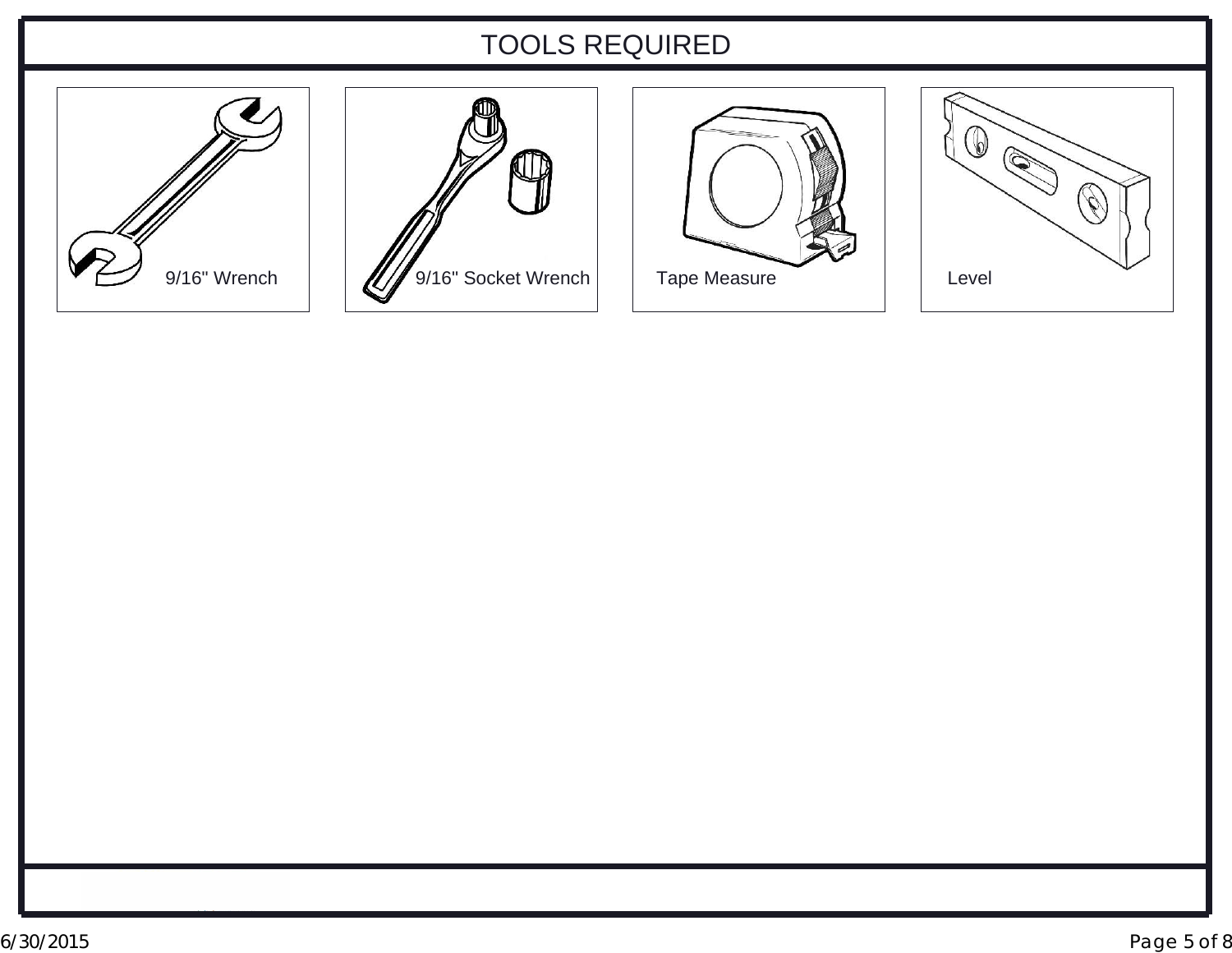# PRODUCT SPECIFICATIONS

#### **KENSINGTON BENCH WITH BACK**

Seats: Seats dimensions are 72-3/4" <sup>x</sup> 24-1/4" <sup>x</sup> 21-1/4". Slats are 1-1/2" <sup>x</sup> 1/4" flat steel strips precision formed. Seat attachment plates are made of 3" <sup>x</sup> 3/8" flat steel. Reinforced with 1-5/16" steel tube and 5/8" steel rod. Electrically MIG welded.

Frame: Legs are 2-7/8" <sup>x</sup> 12 Gauge steel tube. Seat Mounting Plates are made of 3" <sup>x</sup> 1/4" flat steel. Surface Mount Plates are 8" square x1/4" thick flat steel plate. Electrically MIG welded.

Seat & Frame Coating: Steel is sandblasted to near white condition. Coated with zinc rich epoxy primer and top coated with electrostatic powdercoat, oven cured.

Hardware: All stainless steel hardware fasteners.

Dimensions: 6' surface mount bench with back. Seats are 24" wide <sup>x</sup> 72.5" long. Seat height is 18" from the ground to the top of the seat. The overall dimensions are 72.5" <sup>x</sup> 24" <sup>x</sup> 36-1/4".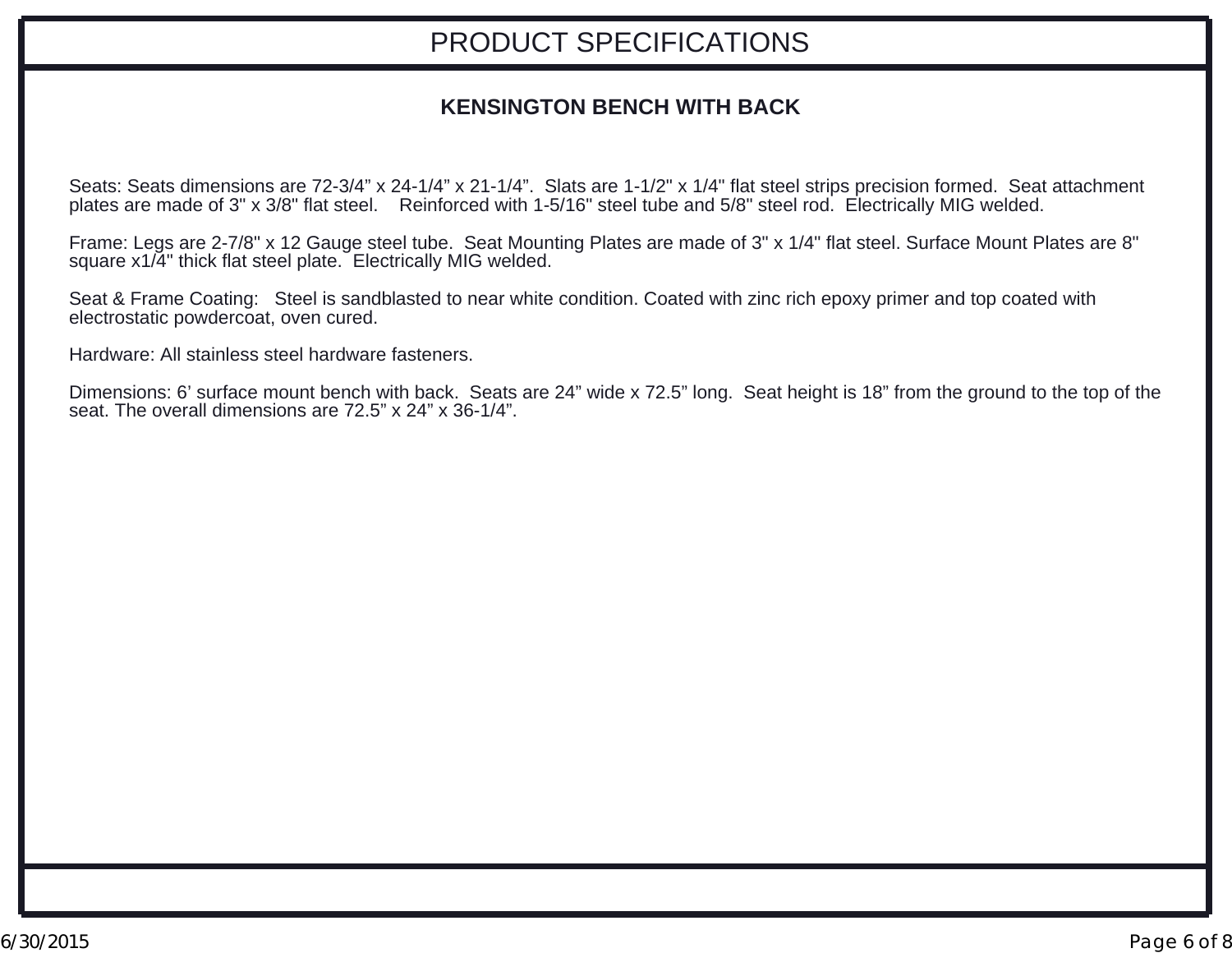# COMPONENTS

| hardware.       |            | Attach the 6' Kensington Seat to the<br>Kensington Legs using the specified<br>$\mathbf{1}$<br>3<br>5<br>$\overline{2}$ |                |                                                                 |
|-----------------|------------|-------------------------------------------------------------------------------------------------------------------------|----------------|-----------------------------------------------------------------|
| <b>ITEM NO.</b> | PartNo     | <b>DESCRIPTION</b>                                                                                                      | Qty.           |                                                                 |
| 1               | 01-01-0504 | Kensington w/back Slat Seat 6'                                                                                          | $\mathbf{1}$   |                                                                 |
| $\overline{2}$  | 01-01-0507 | Kensington w/ back SM Leg                                                                                               | $\overline{2}$ | <b>Recommended Surface Mount Hardware:</b>                      |
| $\overline{3}$  | 33-05-0049 | 3/8" x 1 1/2" Machine Bolt (SS)                                                                                         | $\overline{4}$ | 3/8" x 3-1/2" Concrete Expansion Anchor Bolts<br>(Not Included) |
| 4               | 33-02-0008 | 3/8" Flat Washer (SS)                                                                                                   | 8              |                                                                 |
| 5               | 33-03-0013 | 3/8" Kep Nut (SS)                                                                                                       | $\overline{4}$ |                                                                 |
|                 |            |                                                                                                                         |                |                                                                 |